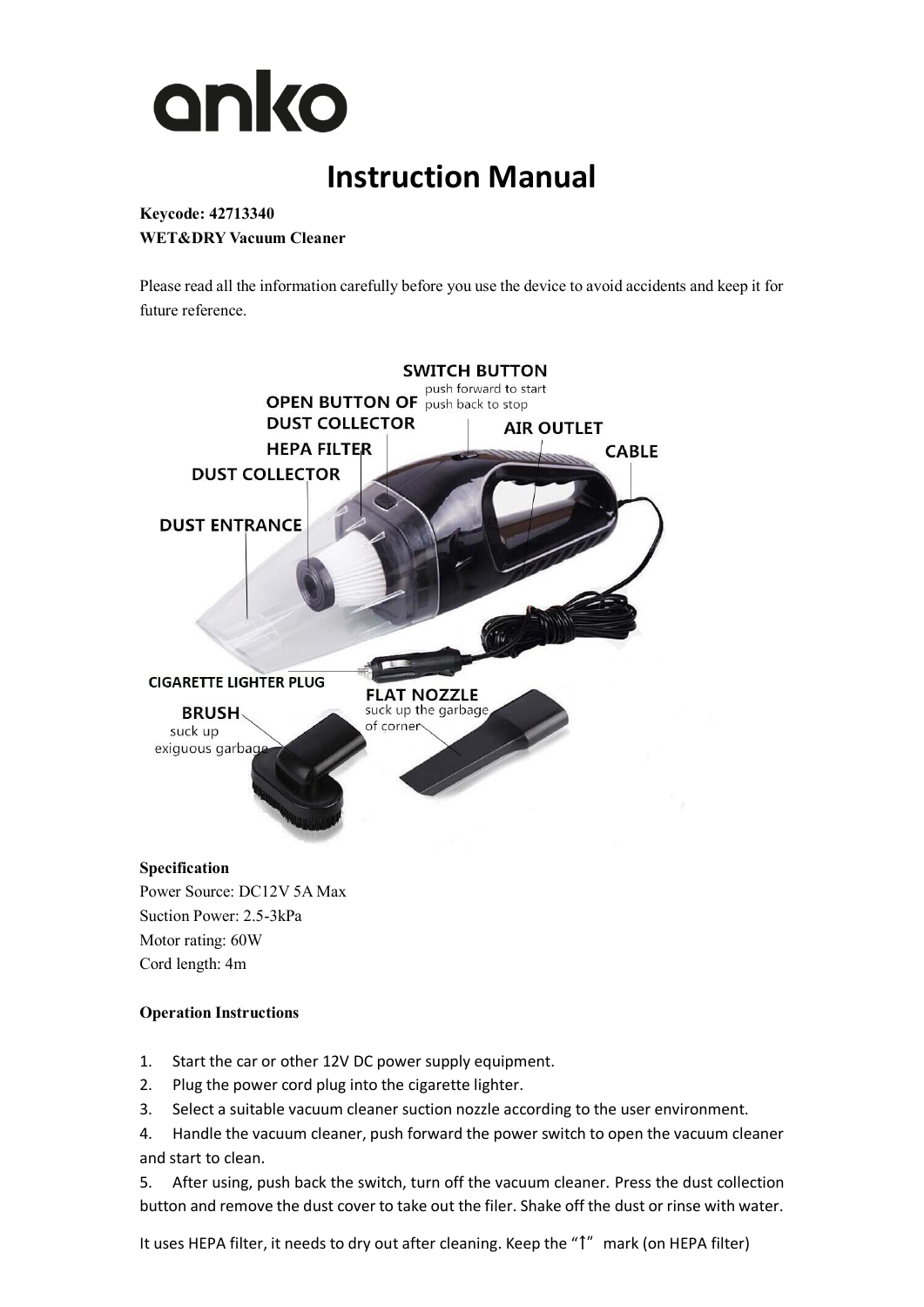UPWARD when assembling the HEPA filter. DO NOT immerse the motor in water.

6. Collecting power lines and vacuum cleaner to finish the vacuum cleaning operation.

#### **Attention:**

- 1. Do not close to the heating dissipating hole or suction outlets during use.
- 2. Never dismantle the product without due permission, else this may nullify warranty clauses.
- 3. The dry and wet application can quickly suck the dry matter and few spilled liquid inside the
- car (except corrosive, flammable and explosive liquid). Do not expose this unit to rain.

4. Make sure the HEPA filter intact before use. The HEPA filter needs to be cleaned every time and dry completely after use.

- 5. Don't use in the Conditions near the heater or high-temperature place.
- 6. 10 minutes rest after keeping running 20 minutes to prevent motor heating.

## **Fuse Replacement:**

This appliance is fitted with a 10A fuse located in the cigarette lighter plug. Should the fuse need replacing, unscrew the end cap and replace it with an equivalent fuse.

**Caution:** For continued protection against the risk of fire, the replacement fuse should be the same type and rating as the original fuse.

DO NOT vacuum up lit cigarette butts as this may cause fires or damage the filter. Not for commercial or industrial use.

#### **12 Month Warranty**

Thank you for your purchase from Kmart.

Kmart Australia Ltd warrants your new product to be free from defects in materials and workmanship for the period stated above, from the date of purchase, provided that the product is used in accordance with accompanying recommendations or instructions where provided. This warranty is in addition to your rights under the Australian Consumer Law.

Kmart will provide you with your choice of a refund, repair or exchange (where possible) for this product if it becomes defective within the warranty period. Kmart will bear the reasonable expense of claiming the warranty. This warranty will no longer apply where the defect is a result of alteration, accident, misuse, abuse or neglect.

Please retain your receipt as proof of purchase and contact our Customer Service Centre on 1800 124 125 (Australia) or 0800 945 995 (New Zealand) or alternatively, via Customer Help at Kmart.com.au for any difficulties with your product. Warranty claims and claims for expense incurred in returning this product can be addressed to our Customer Service Centre at 690 Springvale Rd, Mulgrave Vic 3170.

Our goods come with guarantees that cannot be excluded under the Australian Consumer Law. You are entitled to a replacement or refund for a major failure and compensation for any other reasonably foreseeable loss or damage. You are also entitled to have the goods repaired or replaced if the goods fail to be of acceptable quality and the failure does not amount to a major failure.